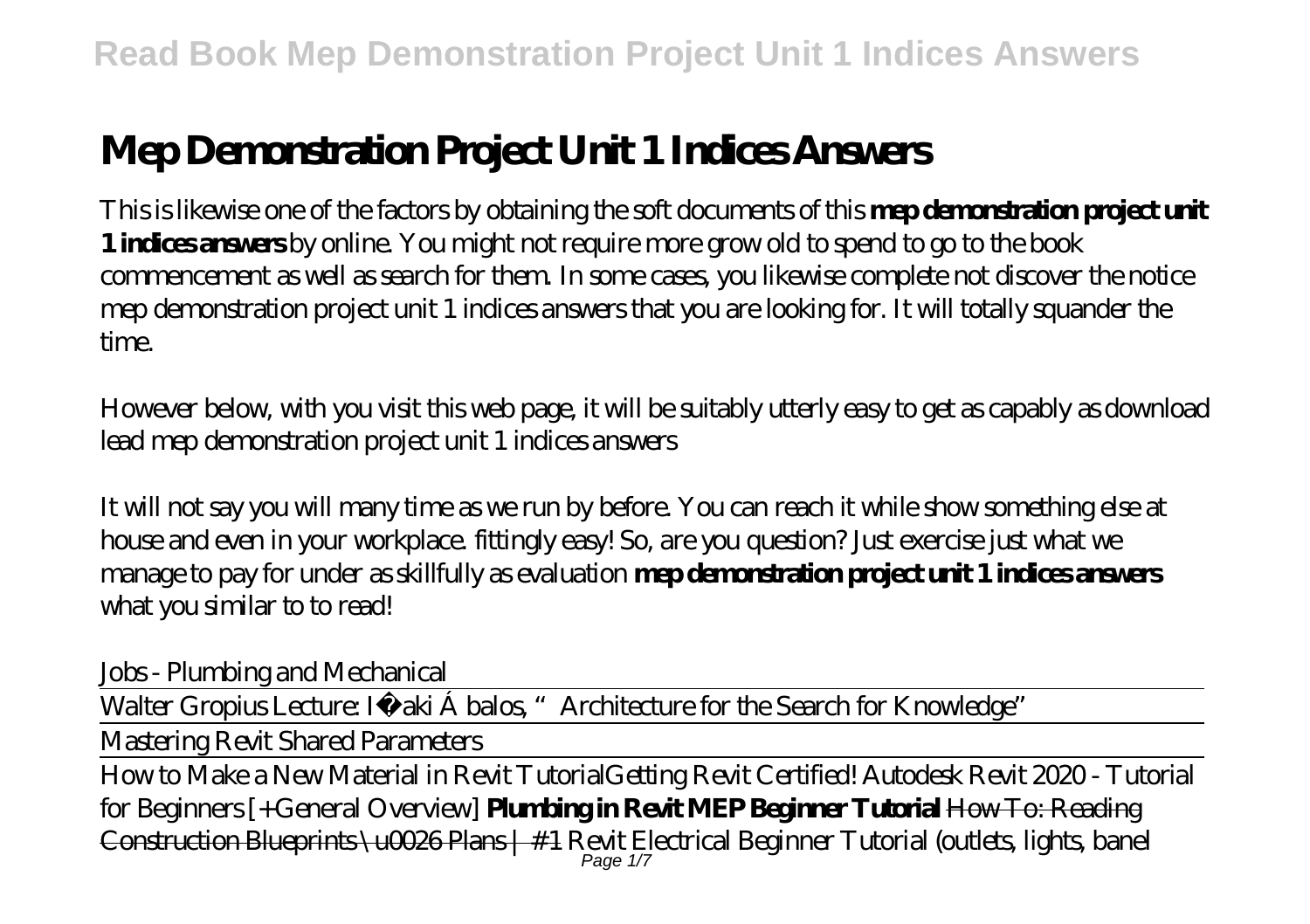board, switches, wiring) AutoCAD 2021 - Tutorial for Beginners in 11 MINUTES! [ COMPLETE] *ARE Live: Project Planning \u0026 Design Mock Exam - 2019* Jocko Podcast 82 w/ Echo Charles - Struggles. UFOs. Fitness Tips. Martial Arts. Discipline. PLUMBING DESIGN BASICS McCormick Systems Electrical Estimating Demonstration Video - V14 AEC Collection - The Best Tool for the Job Introducing AutoCAD MEP: Tips \u0026 Tricks | AutoCAD Conceptual MEP Design with ARCHLine.XP 2020 Webinar **Variable refrigerant flow VRF or variable refrigerant volume VRV system designing \u0026 selection Part-1** *Waldorf Math | Living Books | Grade 1-3* **HVAC Estimating, Plumbing Estimating, ASPE Chapter 32 Kansas City Estimators Mep Demonstration Project Unit 1** MEP: Demonstration Project Y7A, Unit 1 UNIT 1 Logic Lesson Plans These are based on 45/50 minute lessons. Lesson No. Suggested Plan References 1. Logic Puzzles 1 Introducing interactive example OS 1.1 Practice PB 1.1, Q1 Discuss solution to Q1 Practice PB 1.1, Q2 and Q4 Discuss solutions to Q2 and Q4 Set homework PB 1.1, Q3 and Q6 2. Logic Puzzles 2 Mental Practice – basic arithmetic Discuss ...

#### **MEP: Demonstration Project Y7A, Unit 1 Logic St**

MEP and IPMA Interactive Tests These are test used with our project schools convertered into interactive on-line version that are marked electronically. The MEP tests are for Key Stage 3 and 4 and the IPMA tests are for Key Stage 1 and 2. For more information on how to access the tests, see http://www.cimt.org.uk/projects/meptests/testinfo.htm

#### **Centre for Innovation in Mathematics Teaching ...**

MEP: Demonstration Project Y7A, Unit 1 © The Gatsby Charitable Foundation This activity requires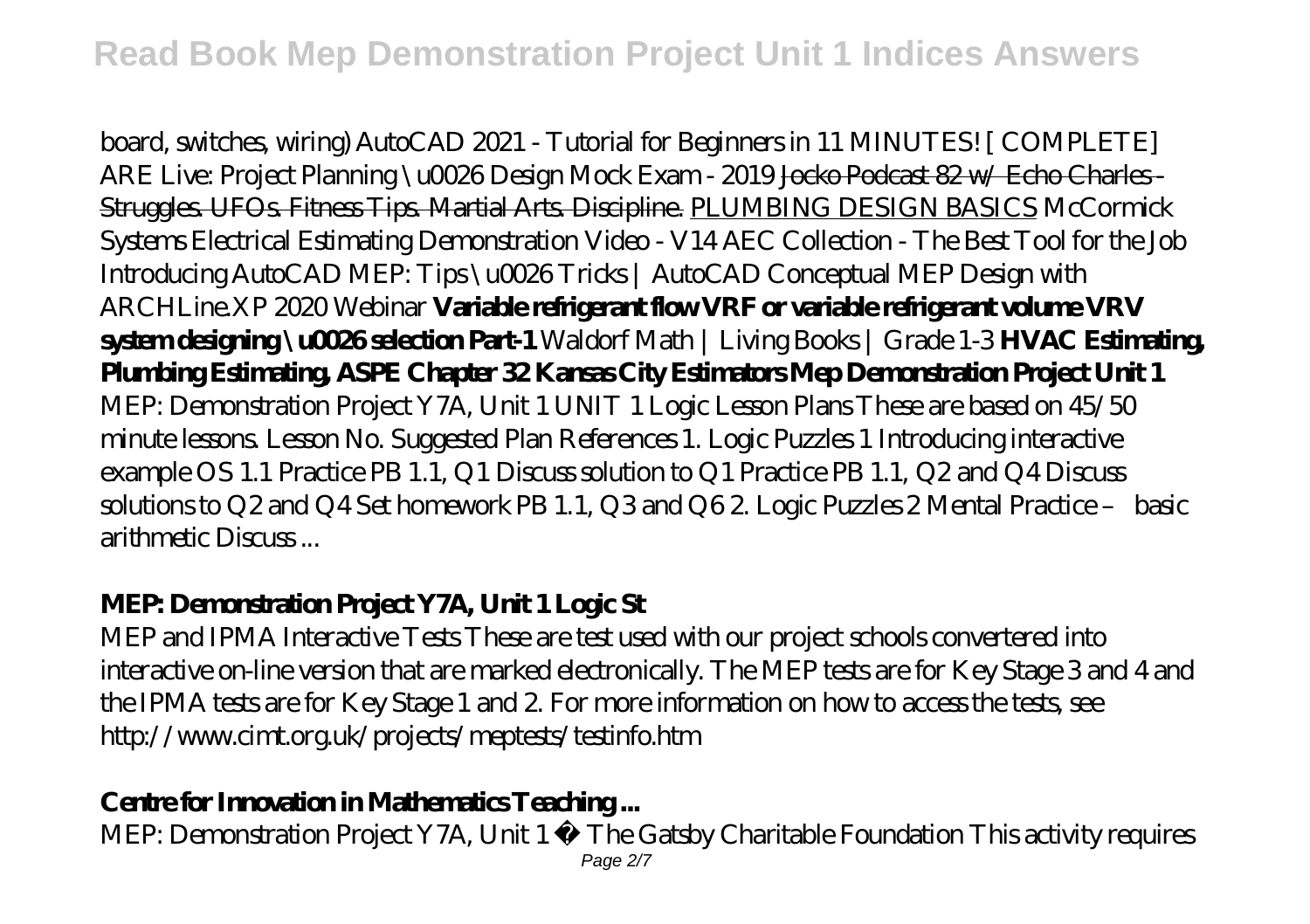the use of a set of numbers (given on A 1.2b). You will also need a large (A3) size Venn diagram (you could enlarge the diagram given on A 1.4a) on which to place the numbers.

# **UNIT 1 Logic Activities - CIMT**

mep: demonstration project teacher support y7a unit logic teaching notes historical background and introduction this first unit of the course gives an . Sign in Register; Hide. Unit 1 teaching notes. Unit 1 teaching notes. University. Plymouth University. Module. Mathematics Enhancement Programme (MEP Year 7 - 9) Academic year. 2016/2017. Helpful? 00 Share. Comments. Please sign in or ...

# **Unit 1 teaching notes - Mathematics Enhancement Programme ...**

MEP: Demonstration Project Teacher Support Y9B, P15 Practice Book UNIT 15 Trigonometry 151 Pythagoras' Theorem 1 (a) 10 cm (b) 2040 cm (c) 1204 cm (d) 2025 cm 2 (a) 447 cm (b) 872 m (c) 794 m (d)  $964$  m Their values, rounded to 2 significant figures, should be close to the answers  $\dots$  MEP Primary Practice Book 5a - CIMT MEP Primary Practice Book 5a In your exercise book, write these numbers as ...

# **[MOBI] Mep Practice Answers - Temple University**

MEP: Demonstration Project Teacher Support Y9A UNIT 7 Transformations Extra Exercises 7.2 1. Write down the vector that you would use to translate: (a) A to B (b) B to C (c) A to D, (d) C to D, (e) B to D,  $f(x) \to 0$  on the following diagram - 7-6-5-4-3-2-1...

#### **UNIT 7 Transformations Extra Exercises 7**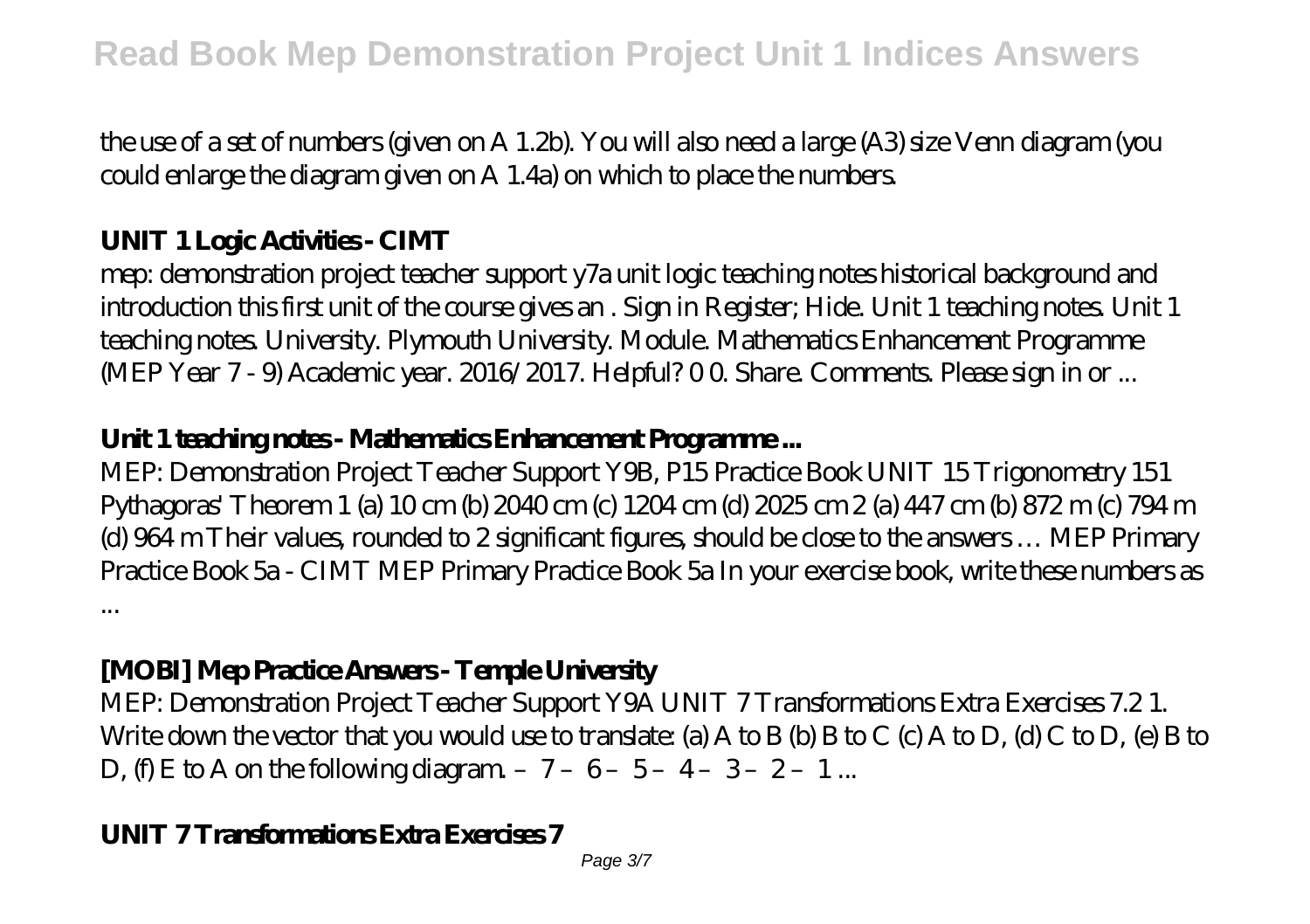mep: demonstration project y7b, unit 19 unit 19 scale drawing activities activities 19.1 plans 19.2 crossing the channel 19.3 cross-number puzzle notes and

### **Sample/practice exam 2017, questions - MEP Year 7 - 9 ...**

View 8. Revision Test.pdf from SCIENCE mj comp sc at The Success Academy. MEP: Demonstration Project Teacher Support Y9B UNIT 16 Cumulative Frequency 1. Revision Test 16.1 (Standard)  $Calc$  ulate the

#### **8. Revision Test.pdf - MEP Demonstration Project Teacher ...**

MEP: Demonstration Project Unit 14: Loci and Transformations Language / Notation There is an extensive language component to the work on transformation; for example: Reflections – mirror line, oblique Rotations – centre of rotation, angle, direction (clockwise/anticlockwise) Translations Enlargements – scale factor, centre of enlargement. (Note that the transformations, shears and ...

# **MEP: Demonstration Project Unit 14: Loci and Transformations**

The year is divided into 2 parts - 8A and 8B.For each part there is a Pupils' Practice Book. Book 8A covers Units 1 to 11. Book 8B covers Units 12 to 20. These books may be seen on line and are available for purchase. See the Order Form. Each Unit has its own Teacher Support material which is only available on line. Files marked with a P need a password to open the PDF file.

# **Centre for Innovation in Mathematics Teaching - Year 8**

Each unit contains a bundle of brilliant resources, jam-packed full of examples, notes and practice Page  $4/7$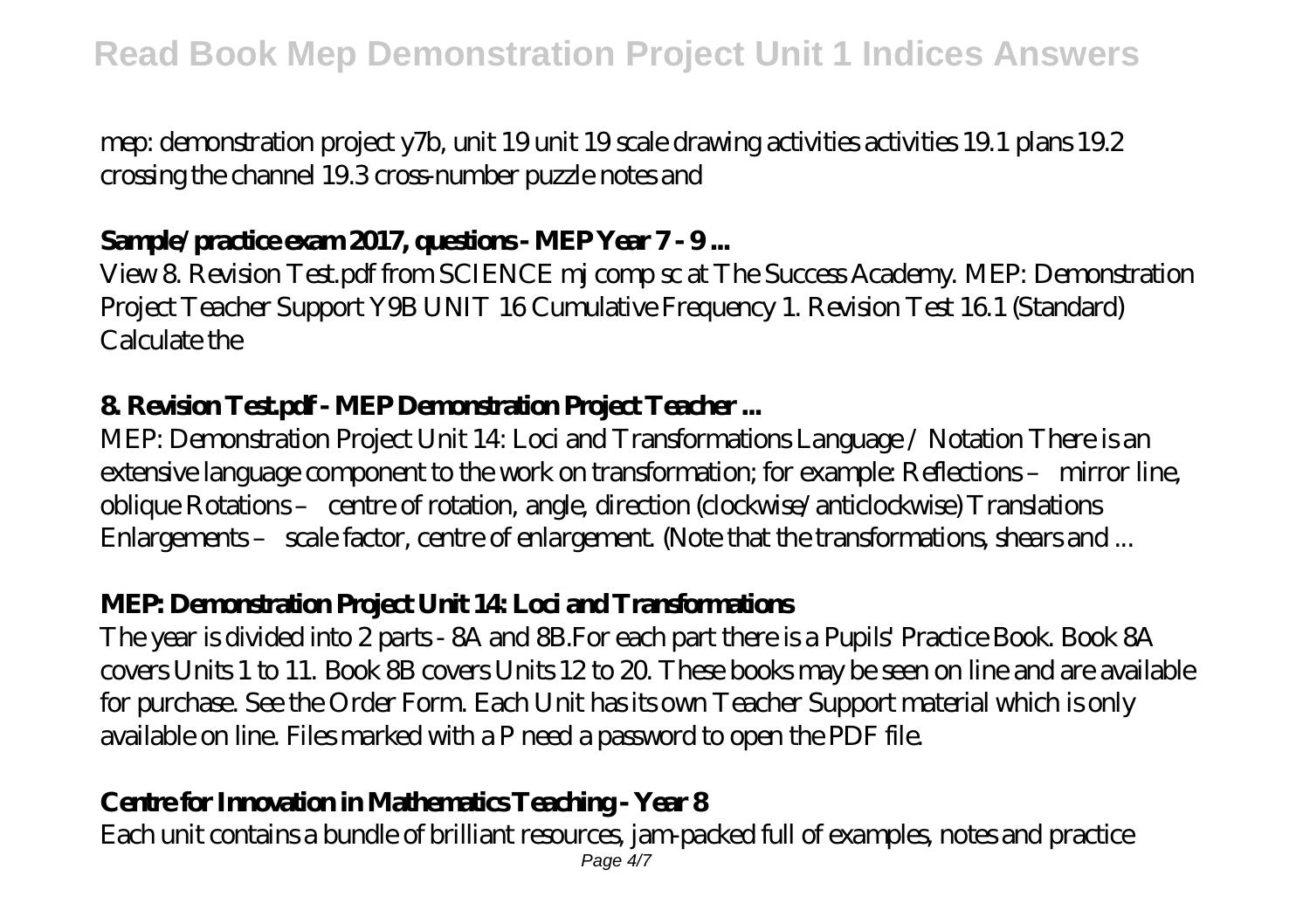materials. The "Activities" sections are particularly useful to prepare students for the demands of the new GCSE by offering rich tasks and mini-projects, and the "Teaching Notes" sections provide fantastic historical backgrounds on the subjects being studied as well as highlighting key language ...

#### **CIMT Resources and Answers on Mr Barton Maths**

mep: demonstration project y7b, unit 17 unit 17 arithmetic: decimals, fractions and percentages activities activities 17.1 percentages of quantities 17.2

#### **Sample/practice exam 2017, questions - MEP Year 7 - 9 ...**

Practice Book UNIT 15 Trigonometry 15.1 Pythagoras' Theorem 1. (a) 10 cm (b) 20.40 cm (c) 12.04 cm  $(d)$  20.25 cm 2. (a) 4.47 cm (b)  $8.72$  m (c)  $7.94$  m (d)  $9.64$  m 3. (a) AB cm=9 (b) EF m=91. (c) GH  $km=100$  (d) JK m=364 (a) and (c) are the only right-angled triangles. 5, 141 m (to the nearest m) or 140 m (to the nearest 10 m)  $6.258$  cm (to the nearest mm) 7. (a) 2.01 m (to the nearest cm) (b) 2...

#### **Practice Book UNIT 15 Trigonometry Answers**

MEP: Demonstration Project Teacher Support Y8A, P99.4 Finding Percentages 1. (a) £11 (b) 7 m (c) £ 15 (d)  $24 \text{ m}$  (e) £  $24 \text{ ft}$  45 kg (g) £  $22.50 \text{ ft}$ ) 1 1  $2 \text{ kg}$  (i)  $9.6 \text{ kg}$  (i) £ 6.40 (k) 5.6 m (l) £ 7  $2$  (a) £ 35 (b) £  $52.50$  (c) £  $7$  (d)  $£$   $5.25$  (e)  $£$   $4.90$  (f)  $£$   $6.65$   $3$  (a)  $£$   $4.375$  (b) To the nearest pence  $£$   $4.384$  (a) £ 263 (b) £ 13.13 (c) £ 1.23 ...

#### **Practice Book UNIT 9 Fractions and Percentages Answers**

Revision Test.pdf - MEP Demonstration Project UNIT 9 1 Teacher Support Y8A Fractions and Page 5/7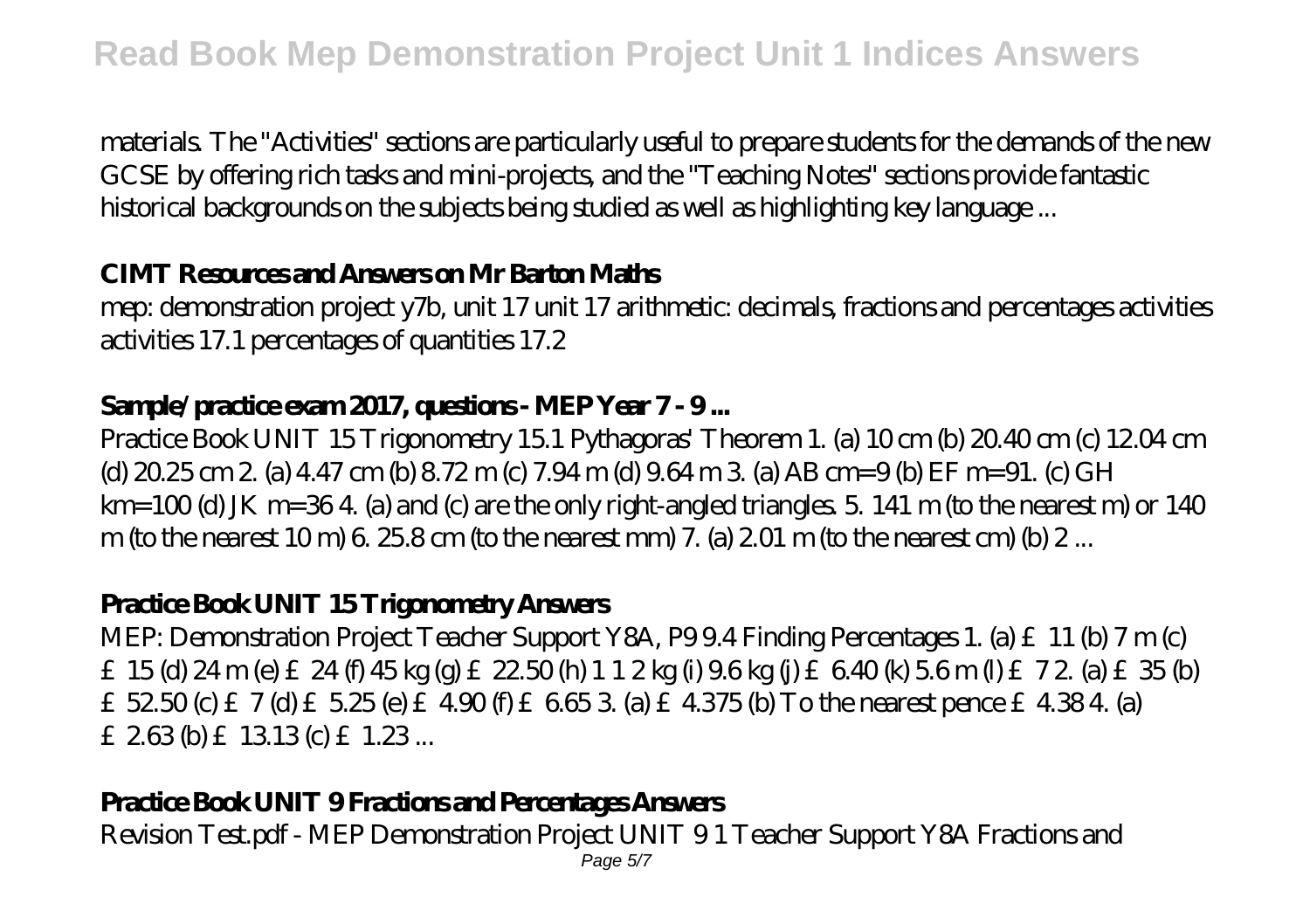Percentages Revision Test 9.1(Standard Calculate(a(c 3 7 11. 9. Revision Test.pdf - MEP Demonstration Project UNIT 9 1... School American Musical and Dramatic Academy; Course Title SOC 202; Uploaded By SuperHeatCaterpillar3. Pages 6. This preview shows page 1 - 3 out of 6 pages. MEP: Demonstration Project ...

# **9. Revision Test.pdf - MEP Demonstration Project UNIT 9 1 ...**

UNIT 1 Base Arithmetic Revision Test 1.2 (Academic) 1. Convert each of the following binary numbers to base 10: (a) 10000 (b) 10011 (c) 11001 (d) 110011 (e) 10001 (f) 10101 (11 marks) 2. Convert each of the following numbers from base 10 to binary: (a) 32 (b) 19 (c) 25 (d) 47 (e) 65 (9 marks) 3. In binary, calculate: (a)  $10101 10 \times 1011 + 1011 + 1011 + 1011 + 1011 + 101 \times 10111...$ 

# **UNIT 1 Base Arithmetic Revision Test 1.2 (Academic)**

mep: demonstration project y7a, unit unit arithmetic: place value activities activities rounding place value approximation to given number of decimal places . Sign in Register; Hide. UNit 2 Arithmetic place value. UNit 2 Arithmetic place value. University. Plymouth University. Module. Mathematics Enhancement Programme (MEP Year 7 - 9) Academic year. 2016/2017. Helpful? 2 0. Share. Comments...

#### **UNit 2 Arithmetic place value - MEP Year 7 - 9 - Plymouth ...**

UNIT 3 Indices and Standard Form Revision Test 3.1 (Standard) 1. Calculate: (a) 4 2 (b) 10 3 (c) 2 4 (d)  $33$  (e)  $52$  (f)  $112$  (10 marks) 2. Copy each of the following statements and fill in the missing numbers: (a) 36 6= (b)  $1000010$ = (c)  $819$ = (d)  $813$ = (e)  $33326$ × = (f)  $77746$ × = (g)  $77793$ ÷ = (h)  $99972$  $\div$  = (14